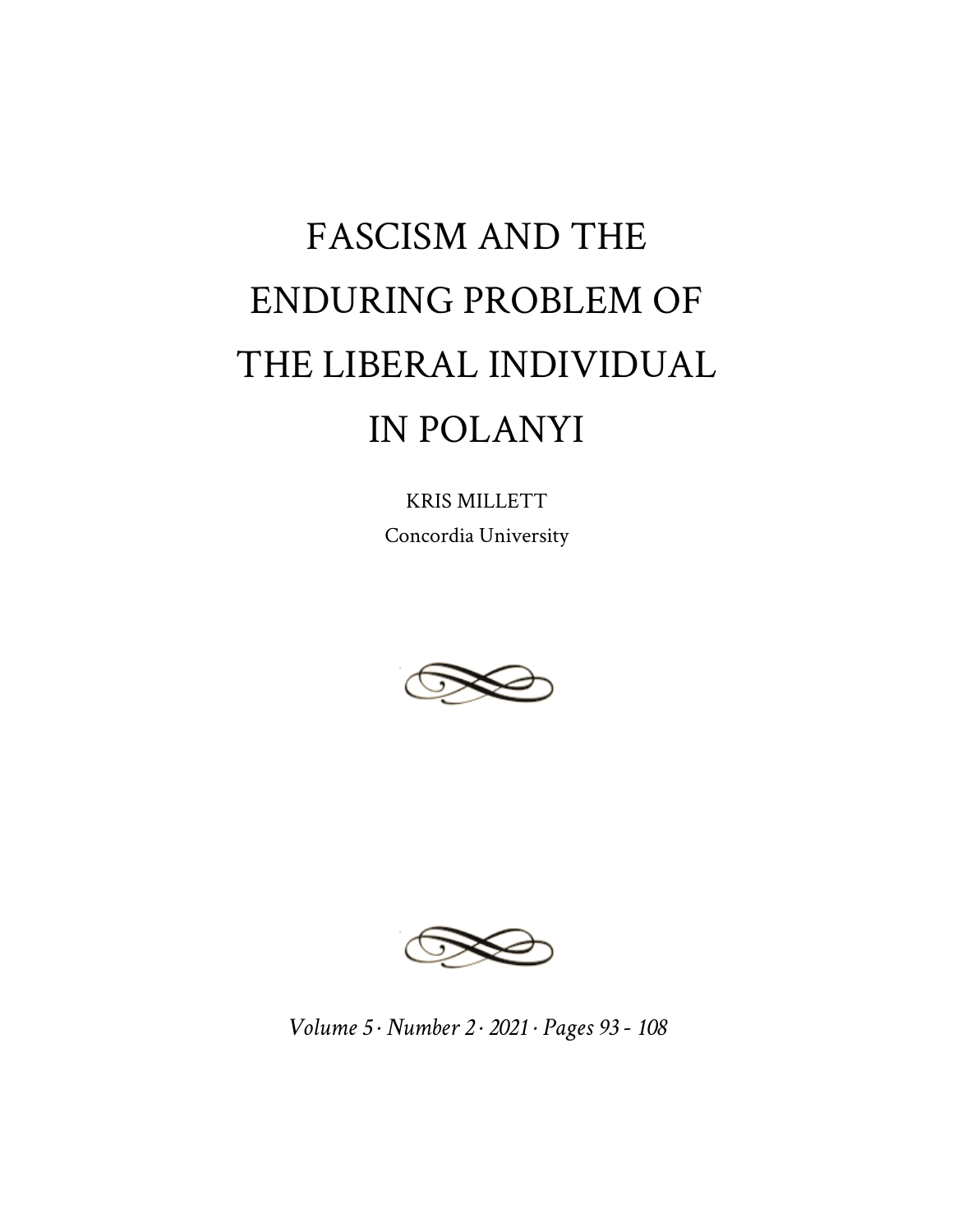*People often did not feel sure whether a political speech or a play, a sermon or a public parade, a metaphysics or an artistic fashion, a poem or a party program was fascist or not. There were no accepted criteria of fascism, nor did it possess conventional tenets. Yet one significant feature of all its organized forms was the abruptness with which they appeared and faded out again, only to burst forth with violence after an indefinite period of latency.*

hese are words Karl Polanyi wrote in 1944, reflecting on the experience of fascism in Europe and the paranoia and mystification it provoked. Fascism has catapulted back into popular usage as a descriptor for everything from the rise of right-wing 'populist' governments and authoritarian strongmen to the threat of racist and xenophobic vigilante groups and the recent storming of the U.S. Capitol by supporters of Donald Trump. T

Despite its avid use, it is not always clear what the term 'fascism' intends to capture. The fascism studies canon does not offer many clues into its present relevance,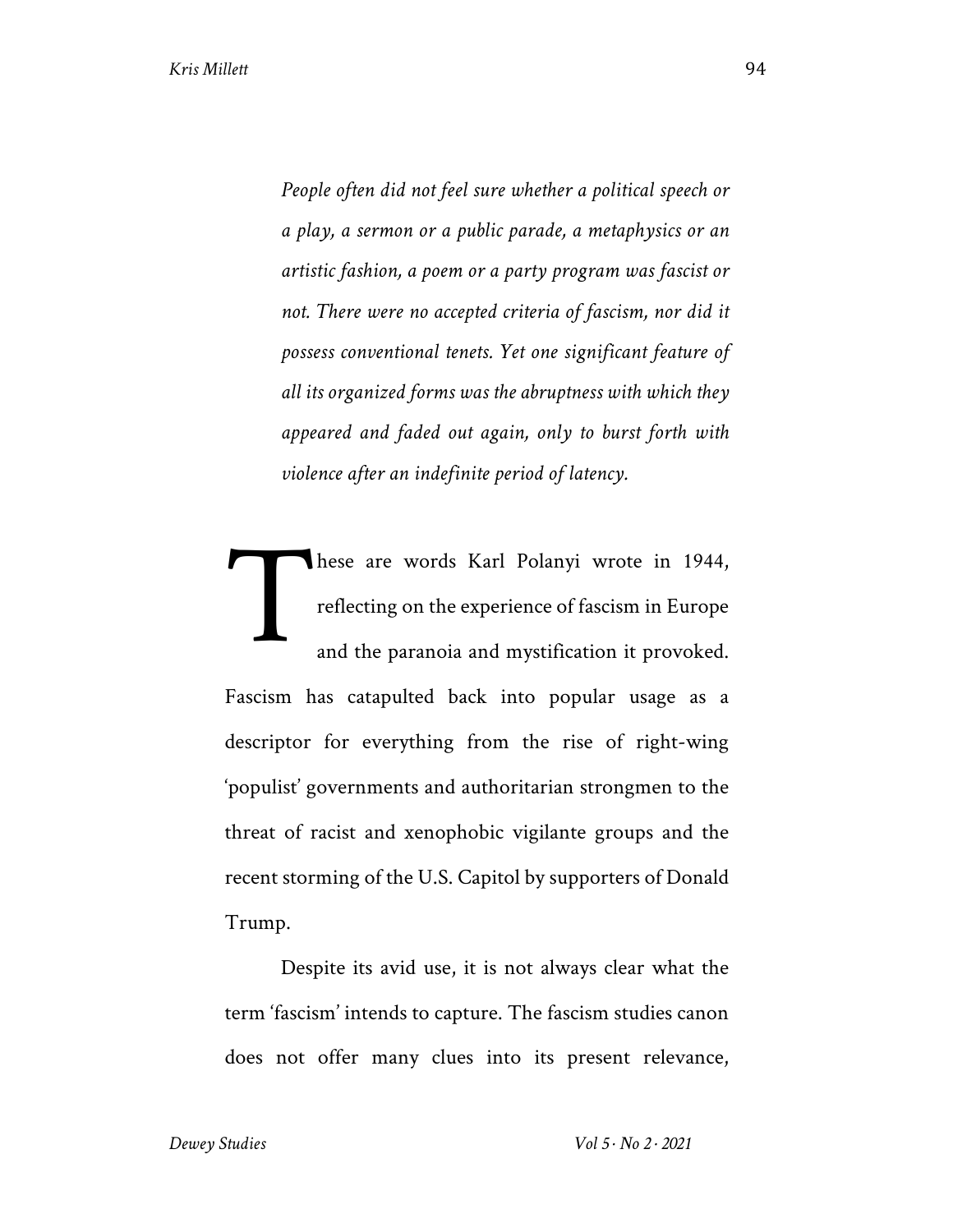preferring to catalogue the outward characteristics of fascist movements (i.e., Paxton 2004) over providing insight into their motives or ideological character. It is apparent that fears over fascism's return speak to a sense of deep crisis within liberal democracy (as the theme of this special issue confirms). Building on these assumptions, how are we to understand the relevance of the concept of fascism to contemporary political developments?

### **Turning to Polanyi to Understand Fascism**

In the past few years, scholars have begun applying Karl Polanyi's writings to understand the political and economic dimensions of neo-fascist and right-wing populist movements. Much of this centres on Polanyi's account in *The Great Transformation* of fascism serving as a political solution during the collapse of the market-based economic system in the 1930s (e.g., Yarrow 2017; Morton 2018; Atzmüller and Décieux 2019). Ominous parallels are drawn between Polanyi's analysis and conditions under postfinancial crisis neoliberalism, with both scenarios witnessing the coexistence of market-driven social and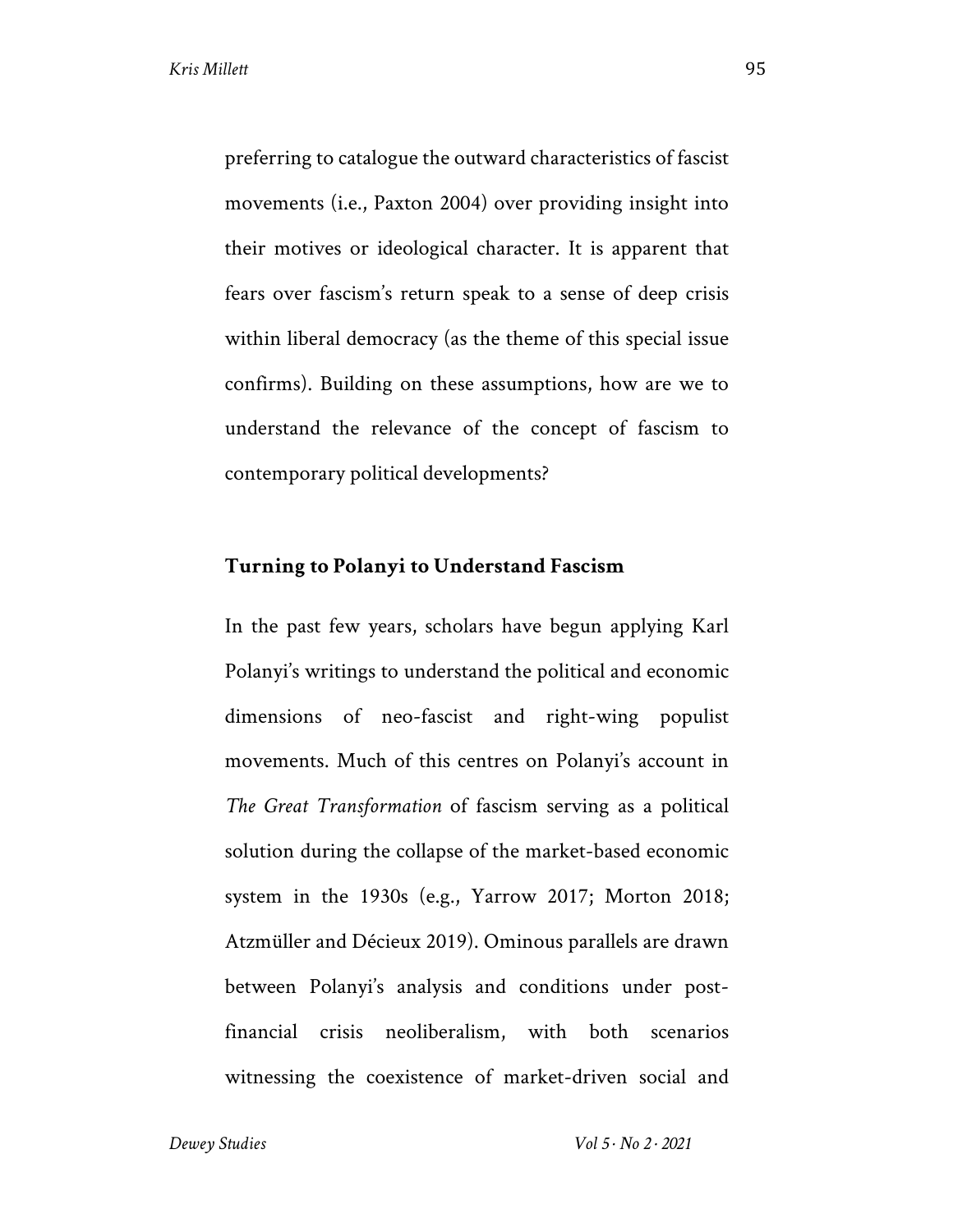economic insecurity, liberal democracies beholden to the dictates of transnational financial bodies, and palpable nationalist, authoritarian and populist discontent. It is enough to lead commenters to suggest that the stage has been set for fascism's "second time around" (e.g., Sandbrook  $2017$ ).<sup>1</sup>

This application of Polanyi to the question of fascism's resurgence provides an important corrective to mainstream liberal explanations (e.g., Albright 2018), inviting the reader to "look up rather than down" (Lim 2021) by tying fascism's significance to the functioning of the capitalist system rather than to the personalities of fascist politicians or their degree of mass support. The merits of this notwithstanding, I argue that current Polanyian treatments have neglected to engage with a core aspect of Polanyi's theory, which is that fascism, at its roots, is a fundamentally anti-individualist ideology that aims to address a moral and social crisis of the individual subject in liberal capitalism. Omitting this risks obfuscating what

<sup>1</sup> For a full summary of Polanyi's explanation of fascism in *The Great Transformation* and its take-up by current authors, see Millett (2021).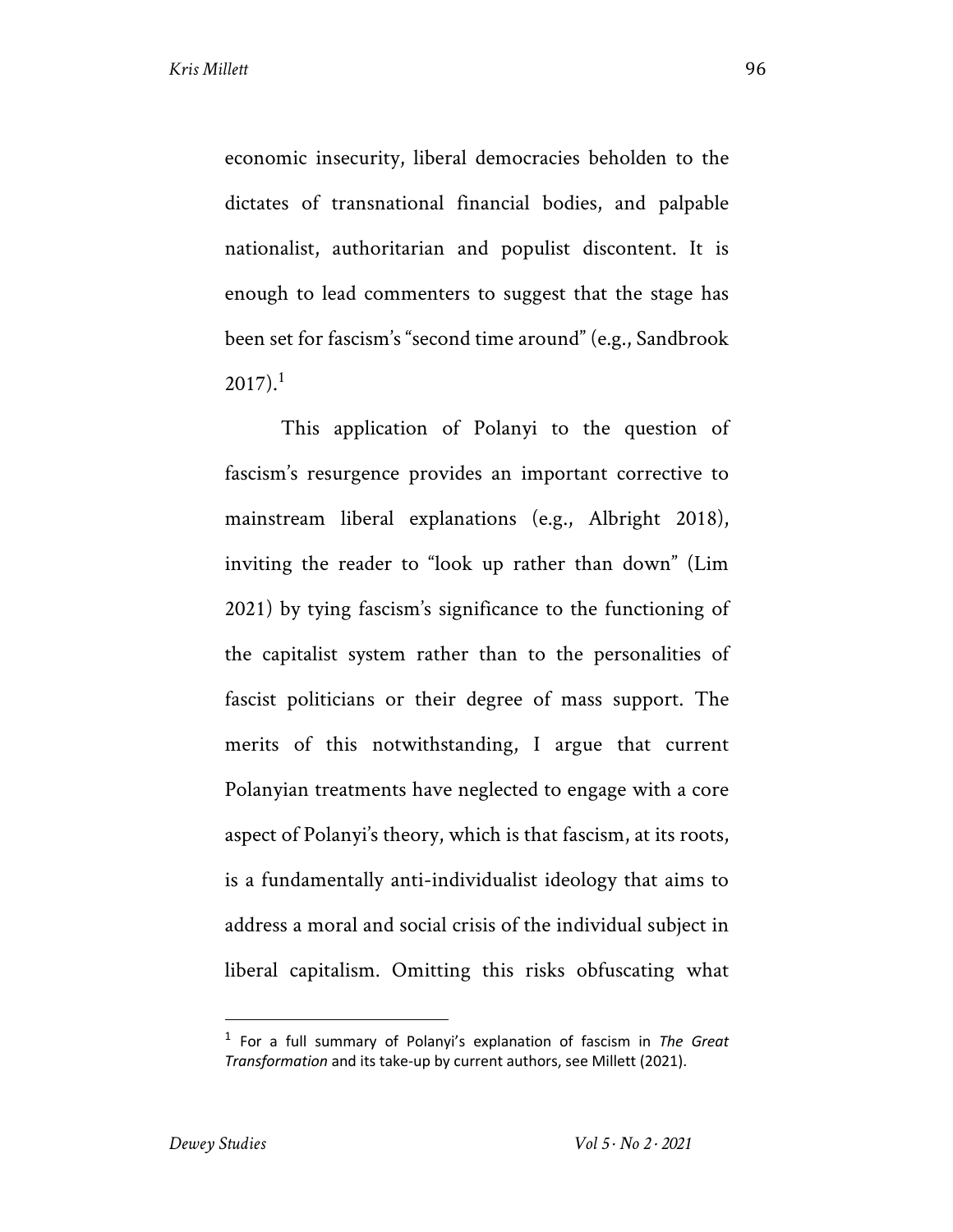makes fascism distinctive as well as why its ideas have retained their appeal.

# **Individual Life and Pseudo-reality**

This problem of the individual that fascism addresses is perhaps best captured by Polanyi in an unfinished text from the 1930s entitled "Fascism and Socialism". In discussing fascism's societal underpinnings, Polanyi (n.d.) states:

> There is also a moral crisis which runs parallel to the political and economic. The meaning of individual life and the freedom of personality, has become a problem […] We cannot link up the effects of our life and actions. Fullness of individual life is impossible.

To unpack this, one must acknowledge Polanyi's 'thick' conception of the individual (Macmurray 1935; Sterenberg 2019), which is influenced by the Judeo-Christian idea that the capacity to be morally answerable for our actions gives meaning to individual life. Polanyi also emphasizes the impulse to develop and maintain community, which is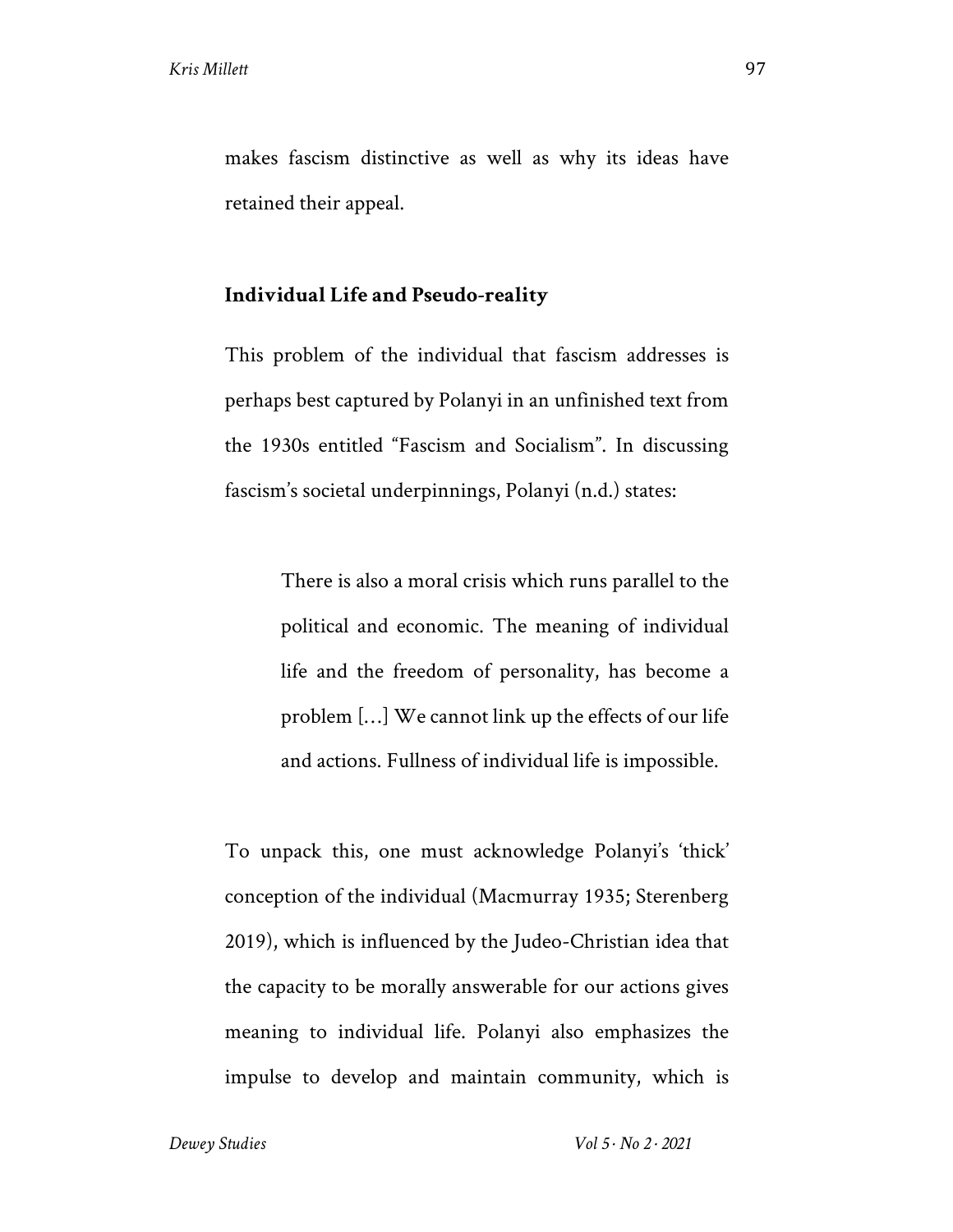thought to precede coordinated political and economic activity, as well as the non-gainful motives individuals have for engaging in productive labour (Polanyi 2014a; 1977). Under liberal capitalism, the individual becomes estranged from these needs and motives due to the coordination of social relations and economic production around the principle of the market. As Polanyi explains, the social effects of individual choices become less legible and controllable, with the market system acting as "an invisible boundary isolating all individuals in their day to day activities, as producers and consumers" (Polanyi 2018: 147). The prevalent conception in market liberalism of *homo economicus* further denies the depth of human experience by reducing all wants, needs, and motivations to that which is rational, individualized, gain-based, and available for purchase through the market (Polanyi 1977: 29). Elsewhere, Polanyi uses Marx's theory of alienation to indicate how social relations become less direct and immediate under capitalist production, while commodities begin to follow their own laws and take on a semblance of life. The result, as Polanyi puts it, is "a condition of affairs in which man has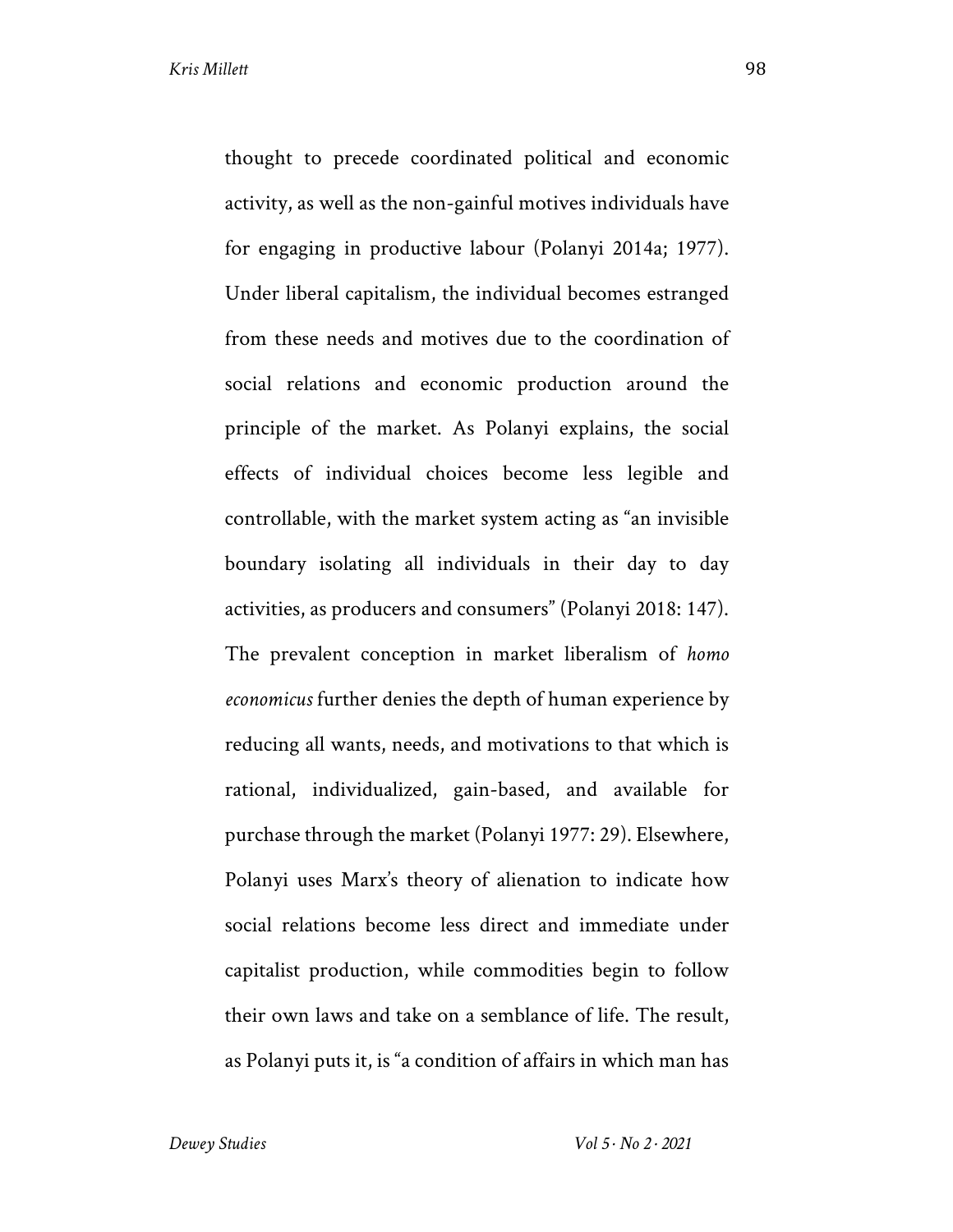been estranged from himself. Part of his self is embodied in these commodities which now possess a strange self-hood of their own" (1935: 375).

Polanyi is not the only theorist to reach this conclusion on the fate of the individual. A decade later, Horkheimer and Adorno would decry the illusory quality of the free individual in 'late' capitalism, whose character as a subject is eliminated by the "unleashed colossi" of industrial production and consumption (2002: 205). Anti-humanist critiques such as by Foucault would further dislodge the premise of individual subject as being the central agent of modernity (Callinicos 2007). What is unique in Polanyi is how he located an early diagnosis of this problem in fascism, in addition to finding within fascist ideology comprehensive methods for its resolution.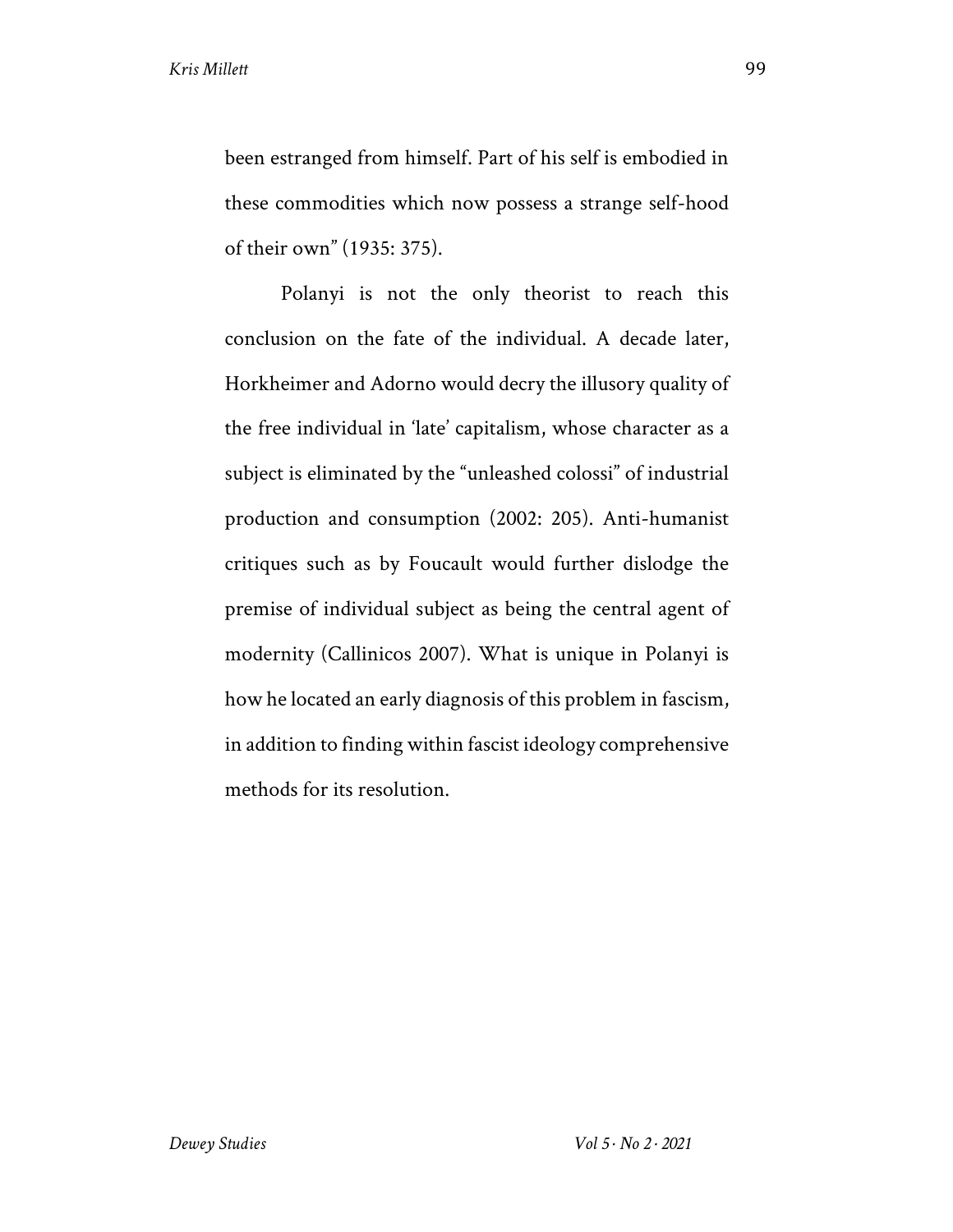#### **Fascist Anti-Individualism as a Solution**

Elucidating fascism's relation to the individual is Polanyi's task in "The Essence of Fascism" (1935). In it, he presents the original argument that fascism is based on an extreme form of anti-individualism that denies both the integrity of the individual and their equality in society, striving instead to create a society "that is not a relationship of persons". In Polanyi's interpretation, this is achieved through a combination of *vitalist* and *totalitarian* ideas. On the vitalist side, non-conscious and non-rational qualities of human life are privileged in an organic state of harmony where life is "immediate" and "untroubled by moral conscience" (Polanyi 1935: 385). In totalitarianism (marking one of the first published uses of the term), individual subjectivity is subsumed entirely within outside phenomena such as state, religion, or capital. These entities are seen as the basic units of society, and persons are not related to one another except through them. This becomes realized via a 'corporative capitalism' where major branches of industry are endowed with political responsibilities and "neither the ideas and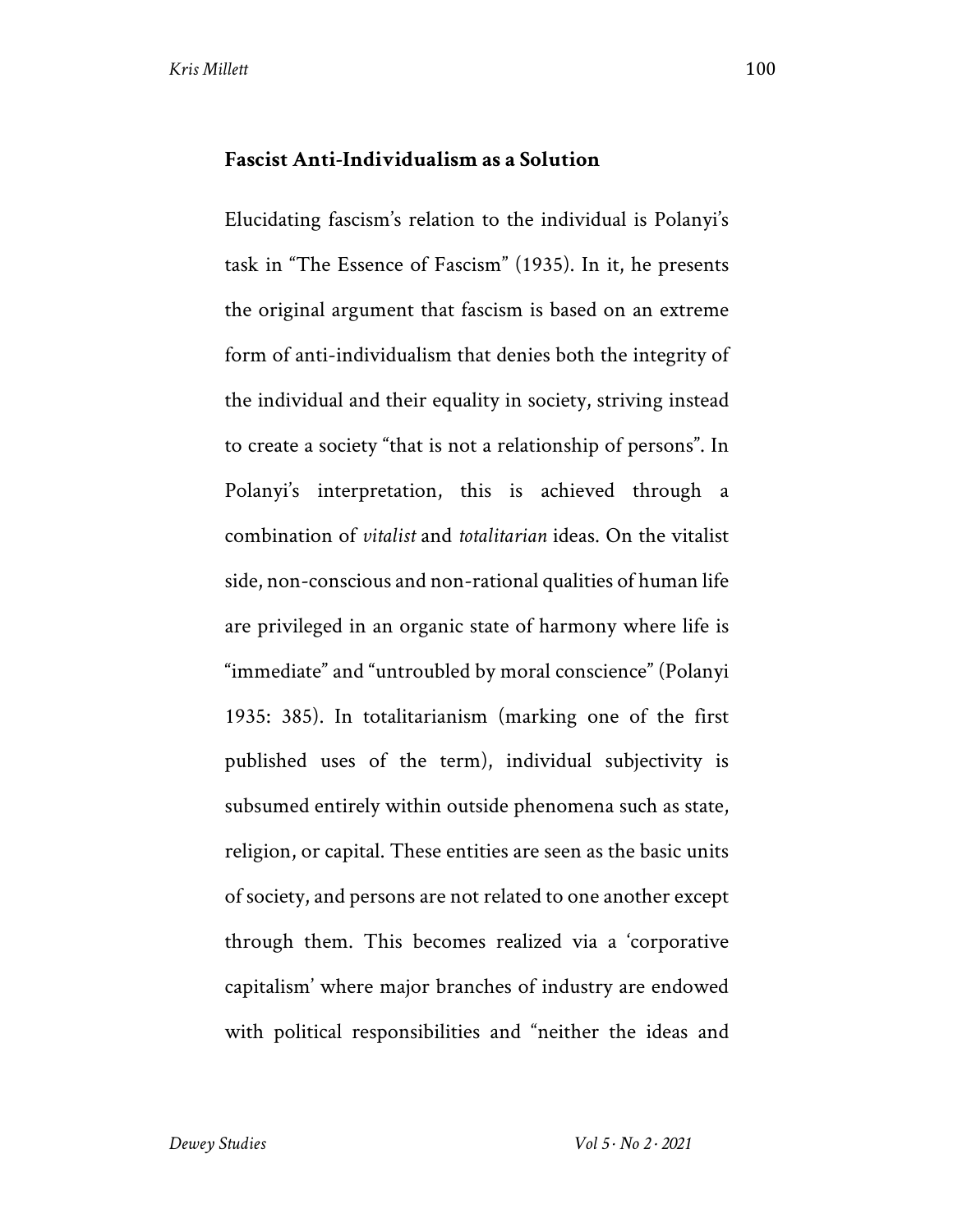values nor the numbers of human beings involved" find societal expression (1935: 393).

Fascist philosophy can thus be seen as direct response to the problem of the 'liberal individual' in capitalism, succeeding to produce a vison of society, in Polanyi's words, where "there are either no conscious human beings or their consciousness has no reference to the existence and functioning of society" (1935: 370). In either case, members of society are relieved of the burden of trying to achieve a sense of moral autonomy or genuine sociality under conditions that do not support it. In vitalism, a degraded state of social personality and moral freedom does not matter since no conscious persons ought to exist. In totalitarianism, the existing problem of depersonalized social relations in a market society is carried to its logical endpoint, where all aspects of social life become fully mediated through outside phenomena. In other words, fascism solves the question of what kind of subject is supposed to exist in liberal capitalism by abolishing subjectivity altogether.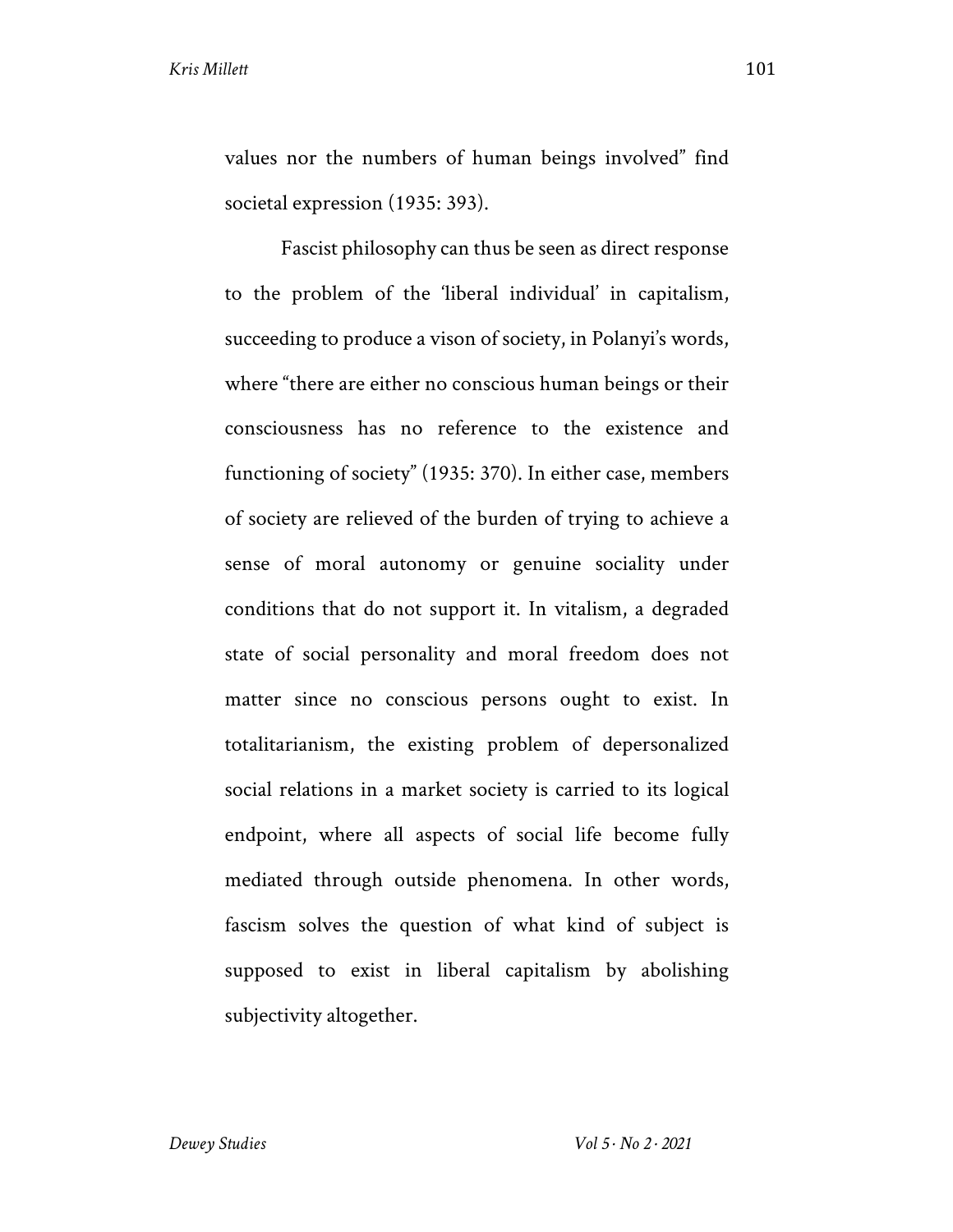Taken as a whole, fascism has served as a political tool to organize societies during systemic crises, as articulated by Polanyi in *The Great Transformation* and reinterpreted by current authors examining the rise of neo-fascist movements. Yet, Polanyi also provides inroads for understanding how fascist ideology addresses more enduring and implacable problems at the level of the individual subject. For Polanyi, the only alternative to fascism's negation of the liberal individual was to extend the principle beyond its legal and political boundaries, enshrining individual rights in the economic sphere by embedding economic activity within a politics of democratic egalitarianism. This is what Polanyi saw as the chief role of socialism, as a democratizing force to reform society's institutions to facilitate "the conscious and responsible participation of the people" (2014b: 201). The closest example from Polanyi's lifetime was in the municipal socialist achievements of 'Red' Vienna in the 1920s (Polanyi-Levitt 2013).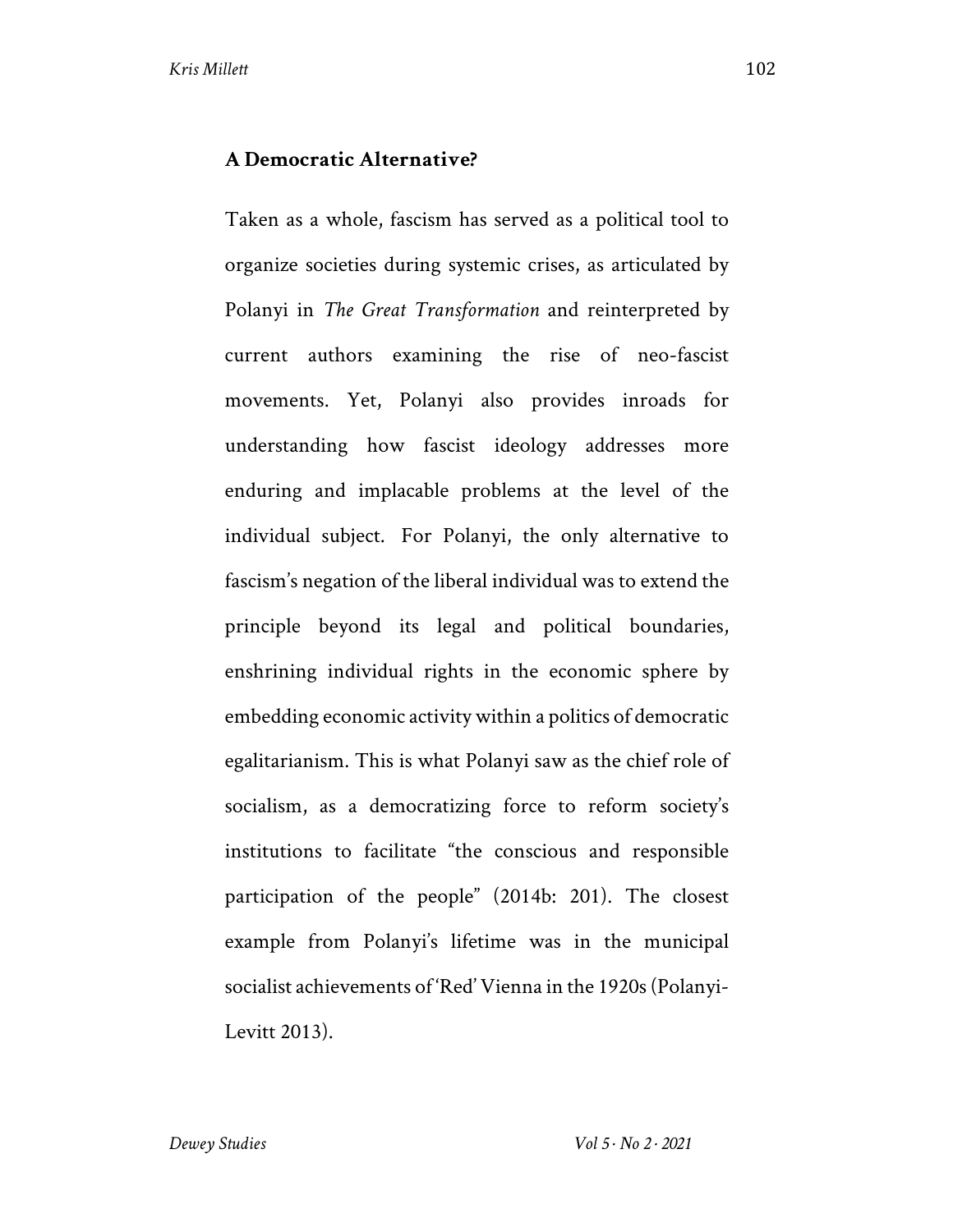Moving to present-day circumstances, identifying what is or is not 'fascist' remains as challenging as it was in Polanyi's time. However, the meaning of fascist thinking ought to be decipherable. Taking Polanyi's cue, the best way to counter fascism's relevance is to work to *deepen democracy beyond its formal representative institutions.* This involves addressing difficult questions such as how a technologically advanced society can be made "a relationship of persons", how the needs of the individual for moral autonomy and community can be met, and how to build institutions that empower individuals to participate in the affairs affecting their communities and the planet.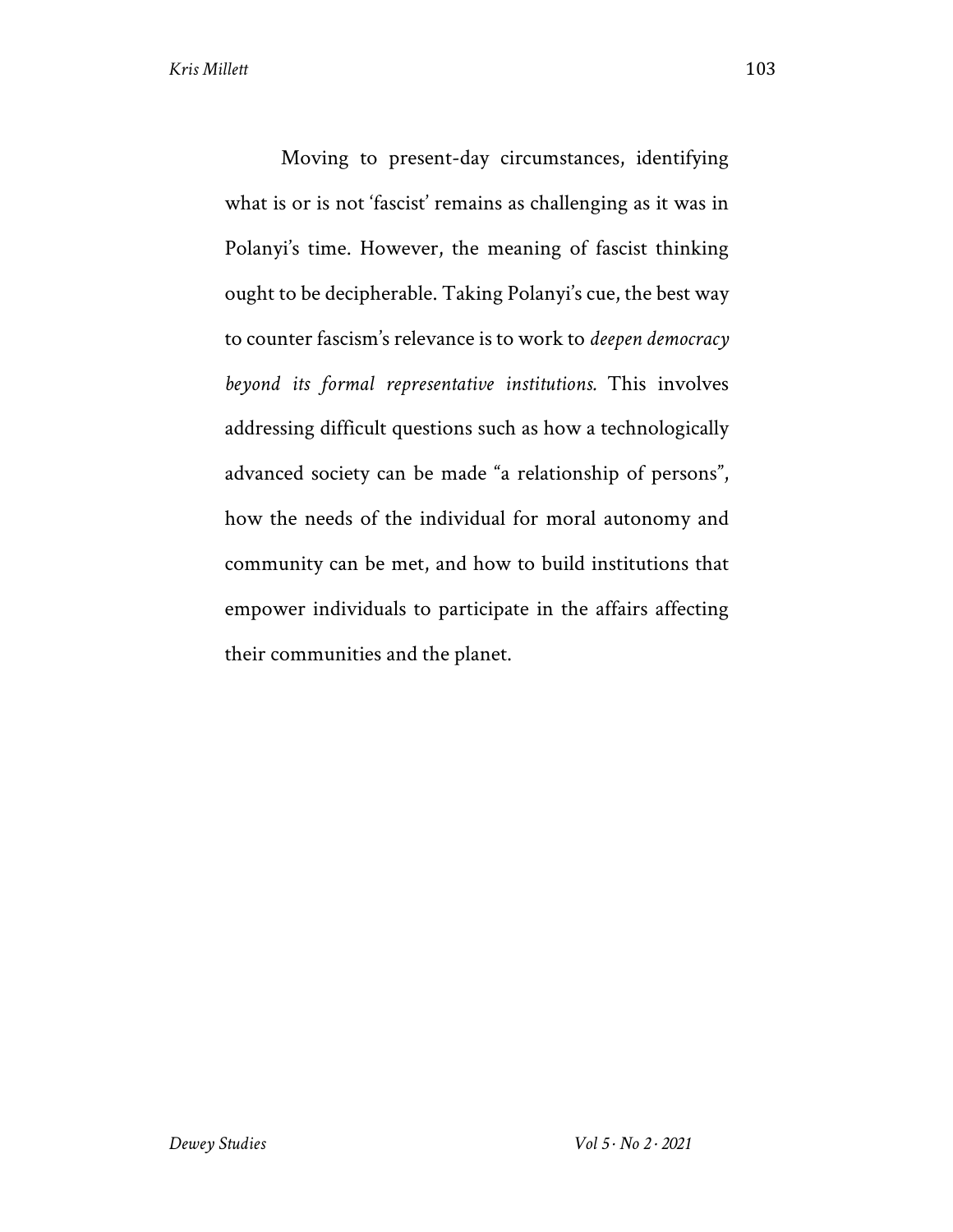## **References**

Albright, M. (2018). *Fascism: A warning*. New York: HarperCollins.

Atzmüller, R. and Décieux, F. (2019). "Freedom's utter frustration ...": Neoliberal social-policy reforms and the shift to the far-right through Polanyi's theory of fascism. In R. Atzmüller et al. (Eds.), *Capitalism in transformation: Movements and Countermovements in the 21st century* (pp. 135–151). Cheltenham: Edward Elgar Publishing.

Callinicos, A. (2007). *Social Theory: A Historical Introduction.*  2<sup>nd</sup> edition. Polity.

Horkheimer, M. and Adorno, T.W. (2002). *Dialectic of Enlightenment: Philosophical Fragments.* Noerr, G.S. (ed.), Jephcott, E. (trans.). Stanford University Press.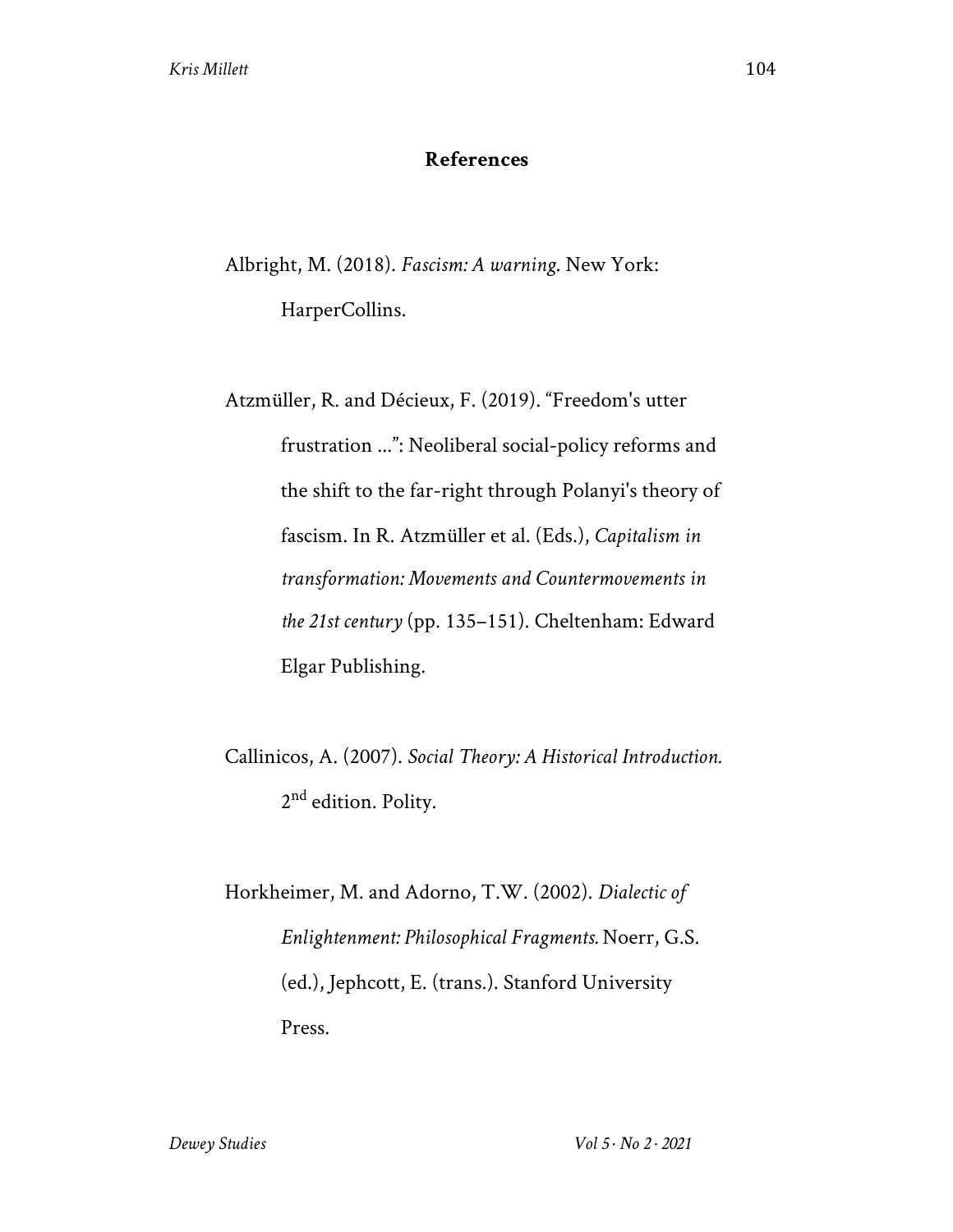Lim, S.H. (2021). "Look up rather than down: Karl Polanyi's fascism and radical right-wing 'populism'" *Current Sociology*  https://doi.org/10.1177/00113921211015715

Macmurray, J. (1935). Christianity and communism: Towards a synthesis. In J. Lewis, K. Polanyi, & D. Kitchin (Eds.), Christianity and the social revolution (pp. 505–526). New York: Charles Scribner's Sons.

Millett, K. (2021). "On the meaning and contempoary significance of fascism in the writings of Karl Polanyi". *Theory and Society* 50: 463-487.

Morton, A. D. (2018). The great trasformismo. Globalizations, 15(7), 956–976.

Paxton, R. O. (2004). The anatomy of fascism. London: Allen Lane.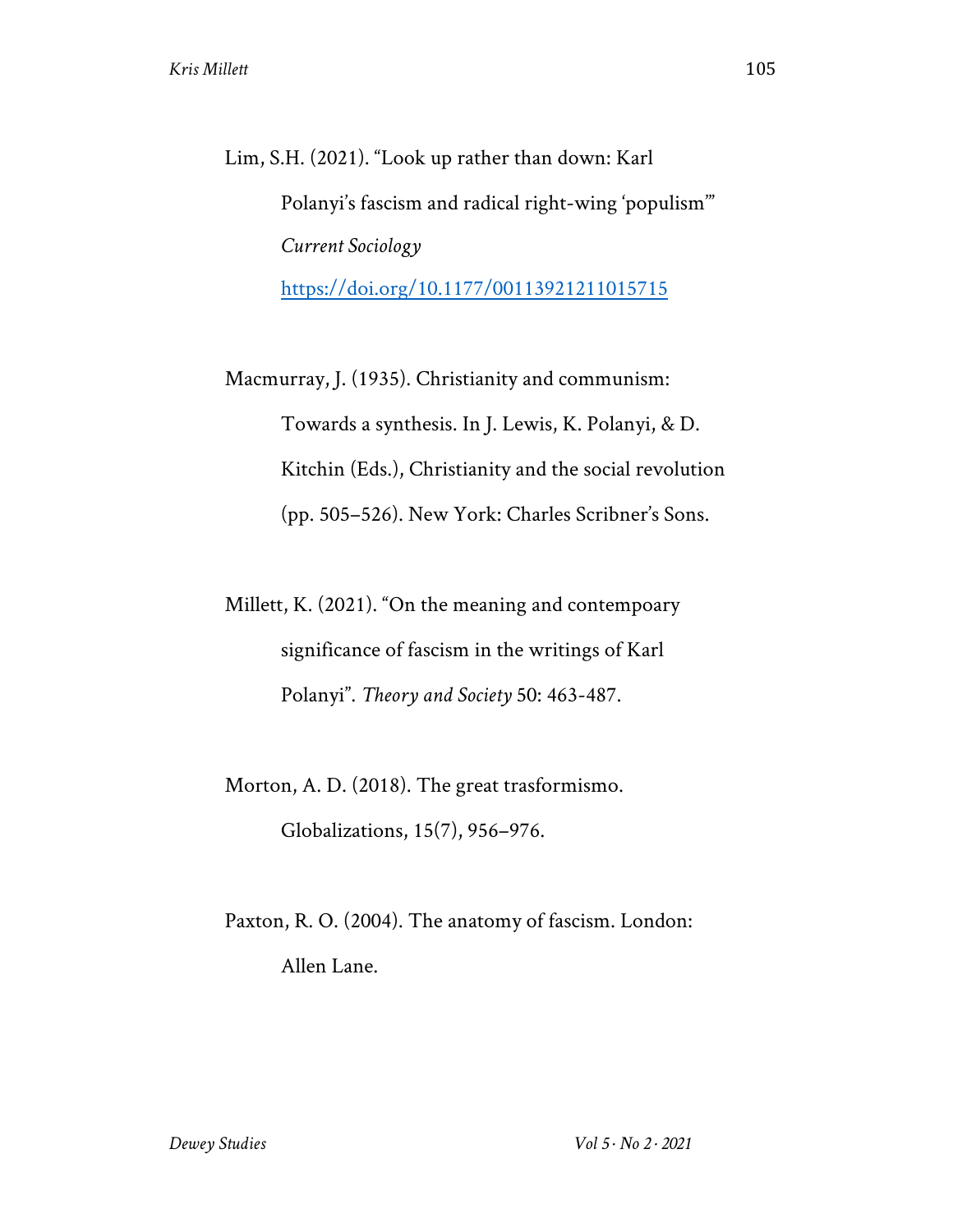- Polanyi, K. (1935). The essence of fascism. In J. Lewis, K. Polanyi, & D. Kitchin (Eds.), *Christianity and the social revolution* (pp. 359–390). New York: Charles Scribner's Sons.
- Polanyi, K. (1977) "The Two Meanings of Economic," In *The Livelihood of Man: Karl Polanyi.* H. Pearson, ed. Academic Press.
- Polanyi, K. (2001). *The Great Transformation* (2nd ed.). Boston: Beacon Press.

Polanyi, K. (2014a). The meaning of peace. In G. Resta & M. Catanzariti (Eds.), *For a new west: Essays*, *1919– 1958* (pp. 77–85). Cambridge: Polity.

Polanyi, K. (2014b). Conflicting philosophies in modern society [lecture 2: Laissez-faire and popular government]. In G. Resta & M. Catanzariti (Eds.), *For a new west: Essays, 1919–1958* (pp. 177–204). Cambridge: Polity.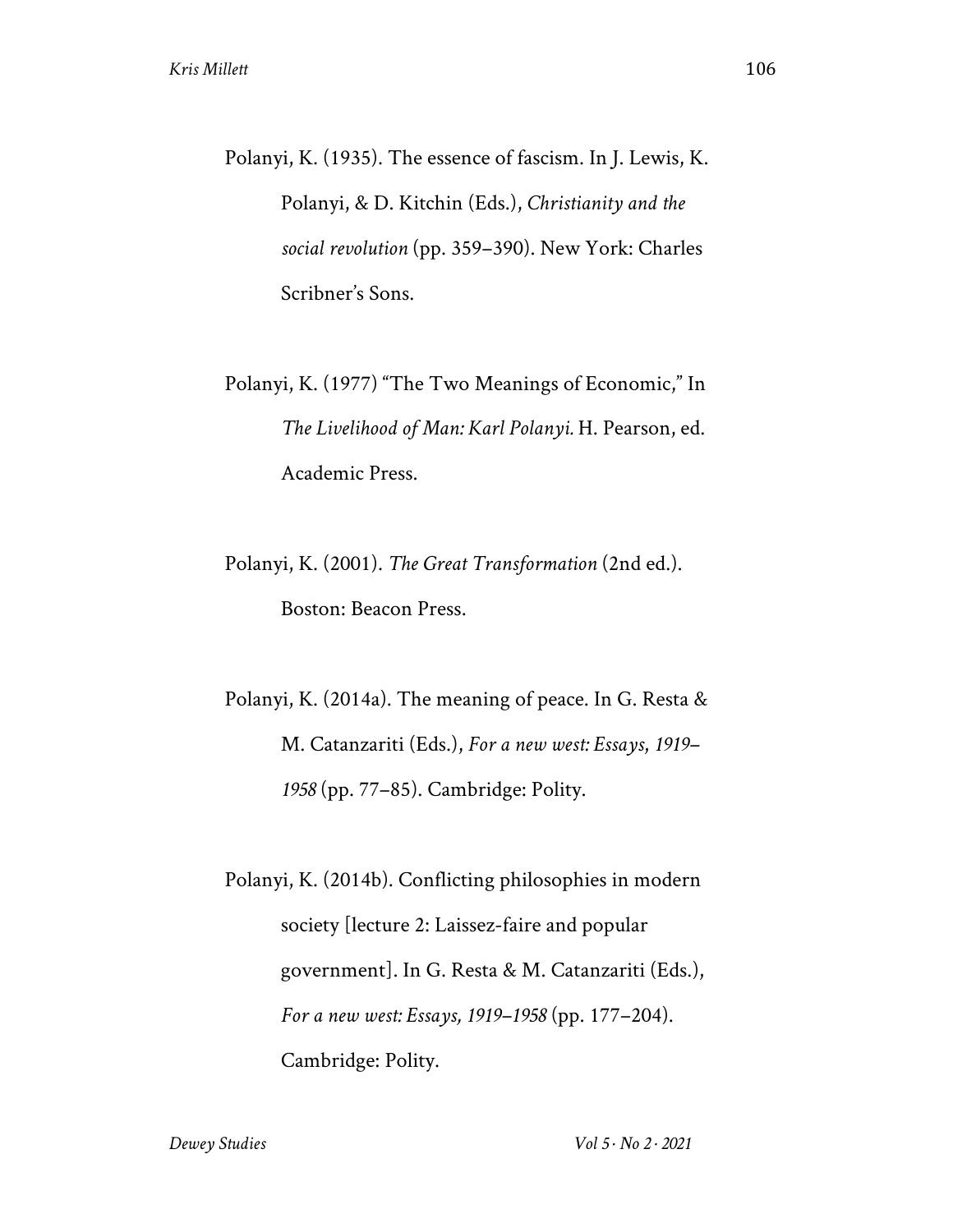Polanyi, K. (2018). *Economy and Society: Selected Writings*. M. Cangiani & C. Thomasberger (Eds.), Cambridge: Polity.

Polanyi, K. (n.d.). Fascism and socialism. Karl Polanyi archive, container 18, file 07, 3p.

Polanyi Levitt, K. (2013). *From the Great Transformation to the Great Financialization.*  Fernwood Publishing.

Sandbrook, R. (2017). The second time around? Polanyi and Today's fascist tendency. Peace Magazine, July/September.

Sterenberg, M. (2019). "John Macmurray and the politics of rationality in interwar Britain". *History of European Ideas*, 45(5), 737–753.